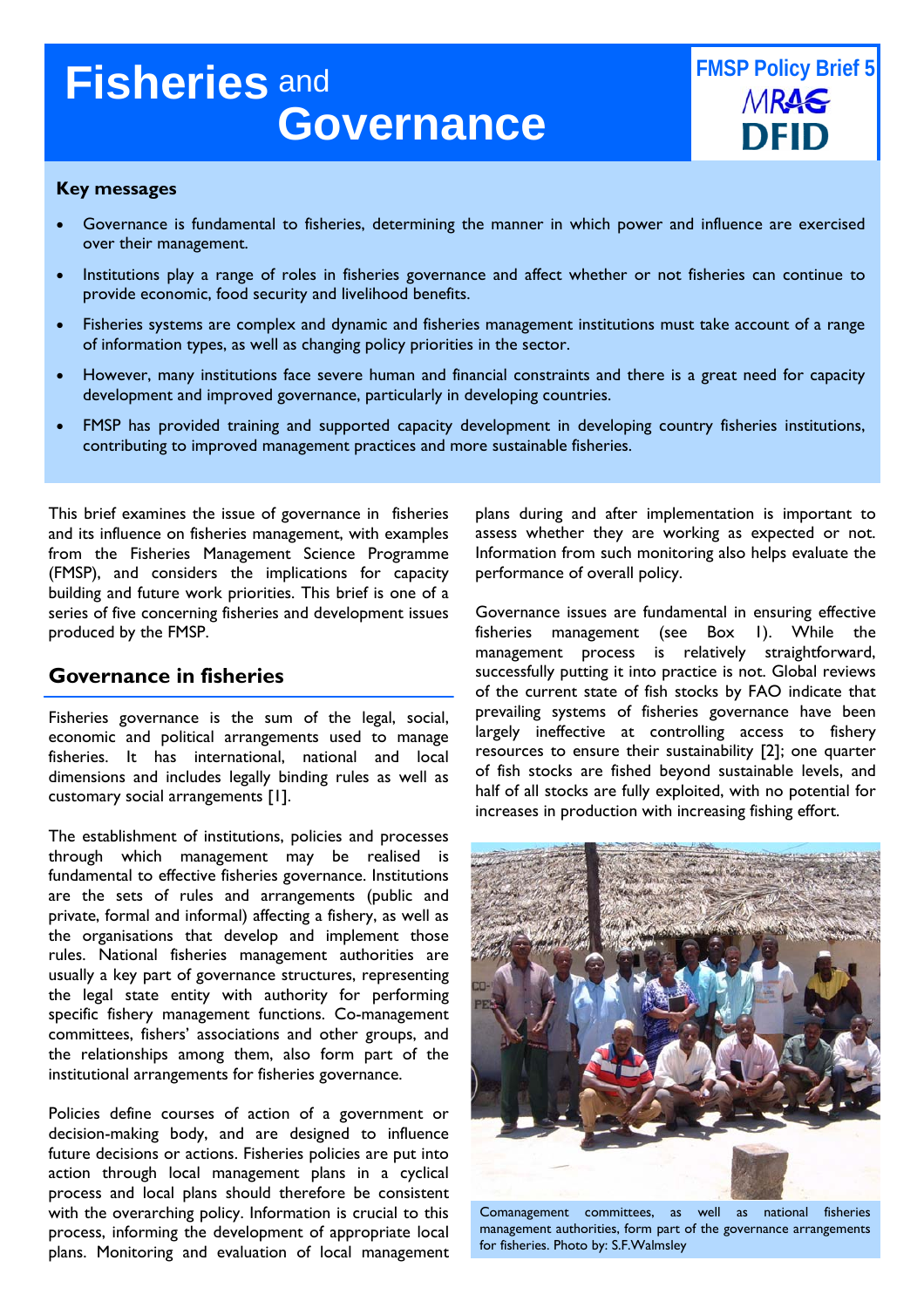# **The complexities of fisheries management**

Fisheries are dynamic systems and management must take account of a variety of factors and uncertainties. Some of the issues that make sustainable management a complex issue and the management process so difficult are outlined below.

#### *Dynamic and complex systems*

Fish stocks are part of complex ecological systems, influenced by a large number of variables and environmental uncertainty. External factors also impact on fish stocks, such as habitat loss or damage, pollution, storms, flooding and climate change.

Fisheries policies should establish the broad objectives for management, create a framework within which management plans for individual fisheries can be developed, and also create an enabling environment within which management planning can take place. However, as a result of the complexity of the systems, and the need for fisheries to satisfy biological, social and economic goals, there are often no clear policy objectives.

## *Multiple objectives*

Management objectives will normally include maximising the economic or social benefits to be derived from a fishery. However, at the same time, there must also be biological goals that seek to maintain the stock at productive levels and protect it from collapse. Sometimes, these objectives may conflict with each other. For example, maximising employment in the fishery may not be compatible with sustainability or wealth generation.

## *Lack of information*

Effective management requires information about the biological, social and economic aspects of a fishery. However, this information can be difficult to collect and often is not available.

Because fish cannot be directly observed and counted in the same way as trees or crops, establishing how many fish there are and how many can be caught sustainably is problematic. Even without fishing, fish stocks will fluctuate because of variability in growth and recruitment as well as environmental conditions, including climate change. These fluctuations are often difficult to predict.

Practical difficulties also make gathering information difficult, especially for small-scale fisheries. A single fishery will often include several species, caught with several different types of fishing gear, and widely dispersed landing sites that are difficult to monitor.

Often, the funding available to the fisheries sector to generate and use such information is inadequate. This may be because policy makers and planners have failed to appreciate: the importance of fisheries; the complex and dynamic roles that fisheries can play in people's livelihoods; and, the interactions between these contributions and the biological state of the resource.

#### **Box 1: FMSP and fisheries governance**

FMSP work on policies for controlling foreign fishing vessels' activity has contributed to improving fisheries governance. A case study in the Seychelles (Project R5049CB), which evaluated alternative policies on licensing, surveillance and penalties demonstrated:

- Increased capacity of the Seychelles Fishing Authority and other key stakeholders involved in controlling foreign vessels;
- Better control of foreign fishing activities, with illegal boats being arrested and convicted;
- Adoption of recommendations and revision of legislation;
- Increased government income through fines, licensing and increased use of port services.

A separate study on illegal, unreported and unregulated (IUU) fishing, which costs globally in excess of US\$2.4 billion annually, found that governance issues played a key role in the occurrence of IUU activities — in those areas where fisheries governance was weak (e.g. lack of monitoring, control & surveillance activities, limited enforcement of regulations, corruption, weak institutions), IUU activities were more prevalent [3].



Fisheries patrol boats, such as this one in the Indian Ocean, are essential for enforcement of fisheries regulations and effective management in large scale fisheries. Photo by: R.Gater.

#### *Issues of scale*

Fisheries vary enormously in scale, from village managed ponds to large, highly migratory fish stocks, such as tuna, that travel across national boundaries. The scale of a fishery determines the type of governance structures and institutional arrangements needed for its effective management.

For example, with migratory fish stocks, management must take into account the full range of the fishery and must be coordinated between countries to regulate exploitation and ensure sustainable management. This may require the establishment of appropriate new institutions for implementation. For small-scale fisheries resources, management planning should take place at an appropriate local scale, although this may be greater than any one fishing community that exploits the resource. In either case, nested institutional arrangements between the regional, national and local levels are important.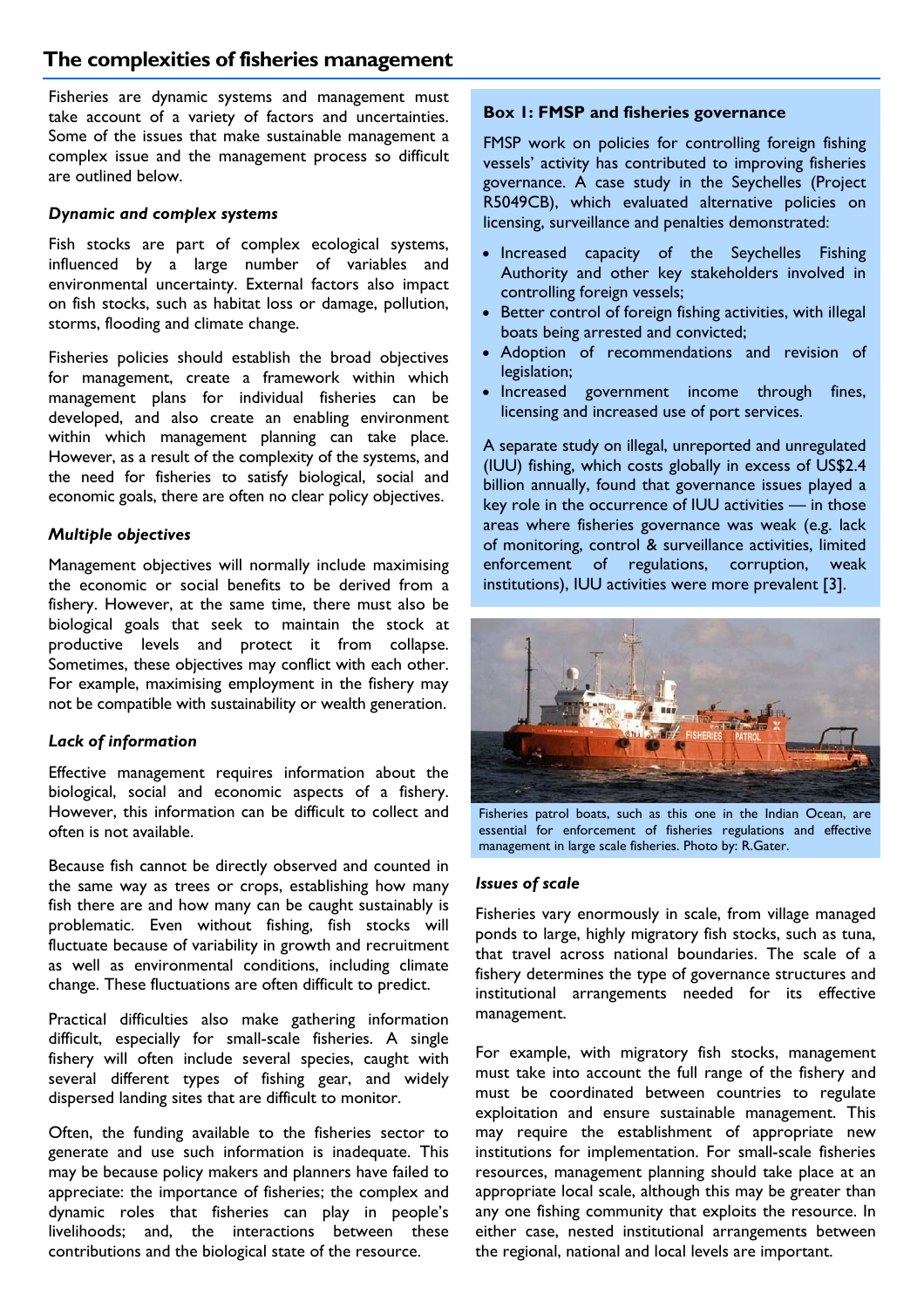# **Changing governance structures in fisheries management**

Governance structures must provide appropriate legal, social, economic and political arrangements so that appropriate management strategies can be developed for different fisheries. Over the past 50 years, there have been significant changes in the governance and policy context of fisheries, with implications for the roles of institutions involved in fisheries management.

Changes can be observed in the objectives, approaches and policies of fishery management systems. There has been a shift in objectives from maximising production and employment to sustaining stocks and taking into account wider ecosystem aspects. Policies have shifted from the use of command-and-control instruments to inter-sectoral policies, access rights and more participatory approaches.

There have been accompanying changes in governance systems, from top-down centralised management towards more devolved and participatory management structures involving the devolution of power from the centre to lower levels of government [4]. For small-scale fisheries in particular, the failure of top-down, centralised arrangements have led to increased interest in developing more devolved and locally accountable management structures, and the development of co-management and community-based management arrangements.

# **The need for capacity development**

Fisheries organisations underpin sustainable fisheries management and they need to be able to perform their functions effectively. In many cases, capacity development is needed for organisations to fulfil their roles to support sustainable fisheries and thus maintain the economic, food security and livelihood benefits that can be derived from them. FMSP has focussed on developing the capacity of fisheries organisations through the projects it has carried out (see Box 2).

## *Lack of financial and human resources*

In developing countries, many management authorities face severe constraints in their ability to fulfil their responsibilities and adapt to the changing governance environment. These include:

- Lack of financial resources due to limited government budgets. This may be confounded by lack of recognition of the importance of the fisheries sector, and therefore adequate funds not being allocated from national budgets;
- Lack of human resources, in terms of numbers and also in terms of appropriate training and education. This is compounded by the complex and dynamic nature of fisheries and difficulties of data collection.

## *Changing roles of institutions*

Changing governance structures, policy priorities, and approaches to fisheries management mean that

# **Box 2: Developing capacity for fisheries governance through FMSP**

in a workshop involving various stakeholders to discuss management

issues. Photo by: S.F.Walmsley.

FMSP has contributed to capacity building in developing country fisheries institutions, promoting improved governance and management practices to promote sustainable fisheries. These include:

- Development of stock assessment software and management guidelines to improve the management of inland and marine fisheries stocks (Projects R8468 and R8486);
- Provision of training courses to fisheries management organisations to improve their capacity to use management tools and guidelines (various projects including R8464 and R8468);
- Promotion of co-management including guidelines on the development of information systems for co-managed fisheries, and techniques for involving resource users in management planning (Projects R8462 and R7947);
- Extension and outreach in partnership with national and local organisations, involving fishers and local communities in research exercises and in projects, increased skills, knowledge and uptake (most projects).

The FMSP strategy of working in partnership with local fisheries authorities and other organisations has resulted in transfer of knowledge and skills through the process of developing, implementing and evaluating projects, and has increased uptake and application of the management tools.